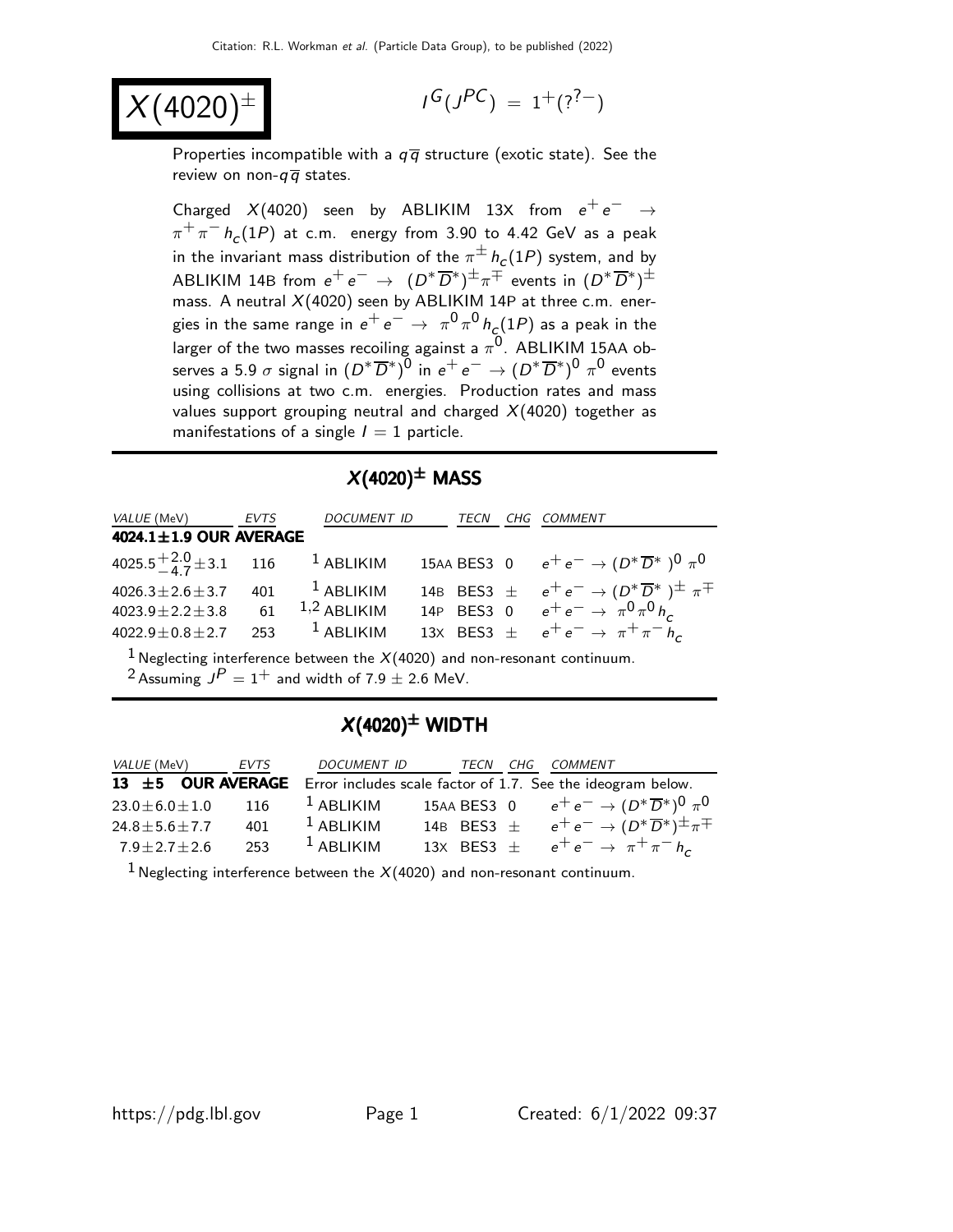

### $X(4020)^{\pm}$  DECAY MODES

|            | Mode                                                                                                   | Fraction $(\Gamma_i/\Gamma)$ |
|------------|--------------------------------------------------------------------------------------------------------|------------------------------|
| $\Gamma_1$ | $h_c(1P)\pi$                                                                                           | seen                         |
|            | $\Gamma_2$ $D^* \overline{D}{}^*$                                                                      | seen                         |
|            | $\Gamma_3$ $D\overline{D}^*$ + c.c.                                                                    | not seen                     |
|            | $\Gamma_4$ $\eta_c \pi^+ \pi^-$                                                                        | not seen                     |
|            | $\begin{array}{cc} \Gamma_5 & \eta_c(1S)\rho(770)^{\pm} \\ \Gamma_6 & J/\psi(1S)\pi^{\pm} \end{array}$ |                              |
|            |                                                                                                        | not seen                     |

## $X(4020)^{\pm}$  BRANCHING RATIOS

| $\Gamma(h_c(1P)\pi)/\Gamma_{\rm total}$             |                    |                 |                    |                                                   |                              | $\Gamma_1/\Gamma$                                                                                                                                                          |
|-----------------------------------------------------|--------------------|-----------------|--------------------|---------------------------------------------------|------------------------------|----------------------------------------------------------------------------------------------------------------------------------------------------------------------------|
| <b>EVTS</b>                                         |                    |                 | TECN               | CHG                                               | <b>COMMENT</b>               |                                                                                                                                                                            |
| 61                                                  | ABLIKIM            | 14P             | BES3               | - 0                                               | $e^+e^- \to \pi^0 \pi^0 h_c$ |                                                                                                                                                                            |
| 253                                                 | ABLIKIM            |                 |                    |                                                   |                              |                                                                                                                                                                            |
| $\Gamma(D^*\overline{D}{}^*)/\Gamma_{\text{total}}$ |                    |                 |                    |                                                   |                              | $\Gamma_2/\Gamma$                                                                                                                                                          |
| <b>EVTS</b>                                         | <b>DOCUMENT ID</b> |                 |                    |                                                   |                              |                                                                                                                                                                            |
| 116                                                 | ABLIKIM            |                 | $\Omega$           |                                                   |                              |                                                                                                                                                                            |
| 401                                                 | $1$ ABLIKIM        | 14 <sub>B</sub> |                    |                                                   |                              |                                                                                                                                                                            |
|                                                     |                    |                 | <b>DOCUMENT ID</b> | 13X BES3<br>TECN<br>15AA BES3<br>BES <sub>3</sub> | CHG                          | $\pm$ $e^+e^- \rightarrow \pi^+\pi^-h_c$<br>COMMENT<br>$e^+e^- \rightarrow (D^*\overline{D}{}^*)^0 \pi^0$<br>$\pm$ $e^+e^- \rightarrow (D^*\overline{D}^*)^{\pm}\pi^{\mp}$ |

<sup>1</sup> Neglecting interference between the  $X(4020)$  and non-resonant continuum.